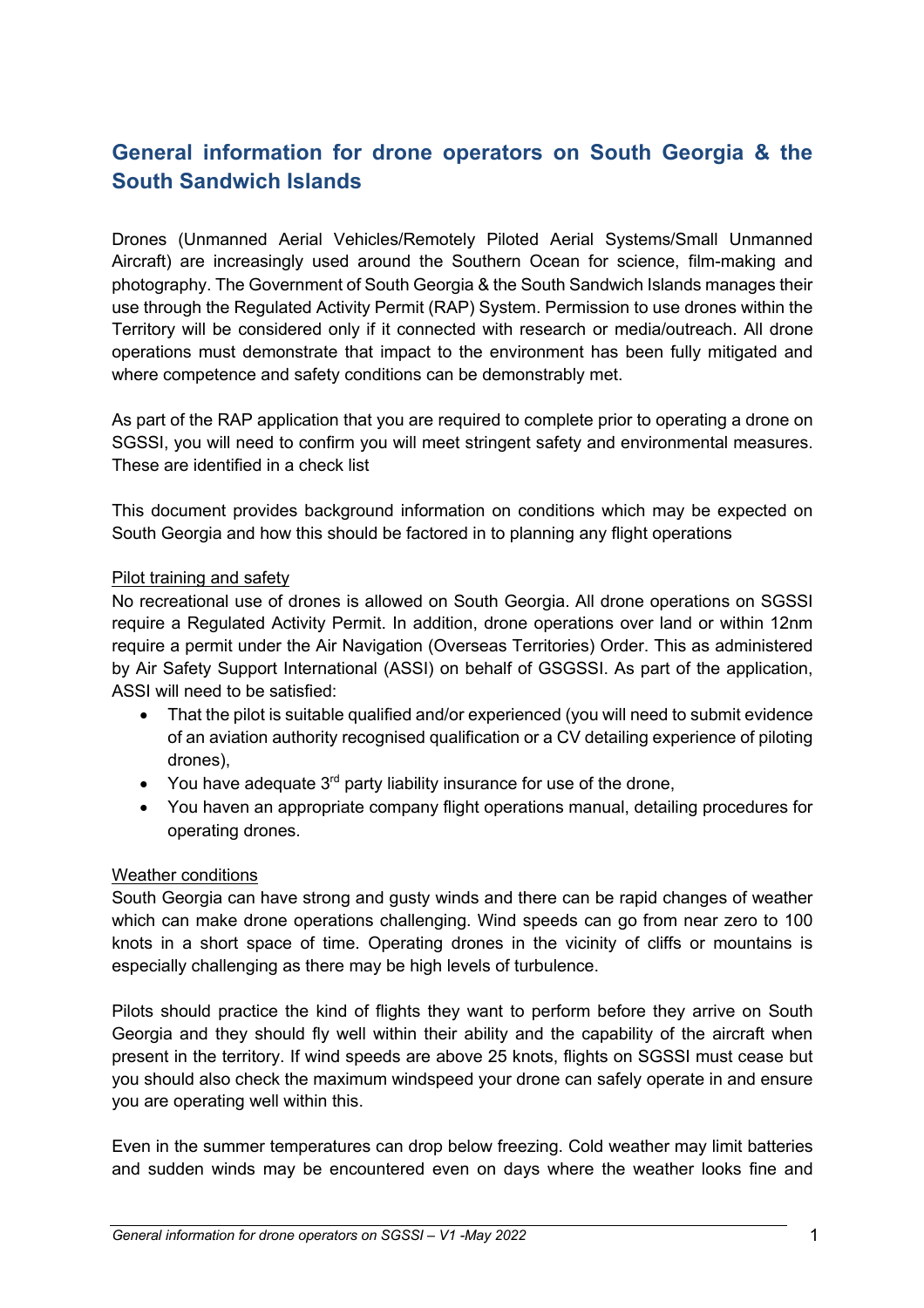settled. It is therefore important to make sure that batteries are in good condition and a large safety margin is built into flight times.

# **Wildlife**

SGSSI is home to large numbers of seabirds and seals. In the summer months, beaches are crowded and 10's to 100's of thousands of animals can be present. Avoiding wildlife disturbance is therefore a high priority and failure to do so is an offence under the Wildlife and Protected Areas Ordinance 2011.

Prior to arriving on South Georgia familiarize yourself with the locations of wildlife aggregations. A useful reference is the SG GIS https://www.sggis.gov.gs. Unless you have a specific permit to do so, flights over wildlife aggregations are not allowed. If as part of your project, you have a justifiable need to fly directly over wildlife, there are strict conditions you must agree to follow and these are detailed in the Standing Conditions for drone operations on South Georgia. All flights over Wildlife need a category 2 Regulated Activity Permit.

All drone operations must have a dedicated, and appropriately trained, observer and fly within visual line of sight unless this is specified on the permit. This observer will be looking for responses by wildlife on the ground, or interaction with flying seabirds. Extra observers on the far side of a flight path are encouraged where possible.

# *Vessels*

Flying from vessels requires extra caution and practice. Most drones become controlled by GPS positioning upon take off so that without input, they become stationary above a point on the earth's surface while a vessel (or sea ice) not under way may still move with wind and current. It is important to consider a safe take-off and landing procedure that will result in the drone moving away from the vessel if contact is lost. Drones must have a Return To Home (RTH) feature and it is important to update the controller where possible so that the home point is the controller, rather than the take-off point (for moving vessels or even vessels moving around on anchor).

If a drone is to be operated over water, consider floatation devices to allow for recovery if it lands in the water. These should be tested outside of South Georgia.

# **Structures**

South Georgia has a number of abandoned whaling stations that are designated as Prohibited Areas due to the high levels of asbestos and dangerous structures, it is illegal to enter these whaling stations, or the 200m area surrounding them without a permit. Drones must not be flown inside the Prohibited Areas. If overflight of a Prohibited Area is part of your planned activity, you must discuss this with GSGSSI in advance of your trip as extra permissions may need to be sought

The research station at King Edward Point and museum buildings at Grytviken are home to scientists and Government Staff. There can be a range of activities happening on station including operation of machinery and us of drones for scientific surveys. To avoid potential collisions, and to respect the privacy of those living and working at KEP, it is a condition all